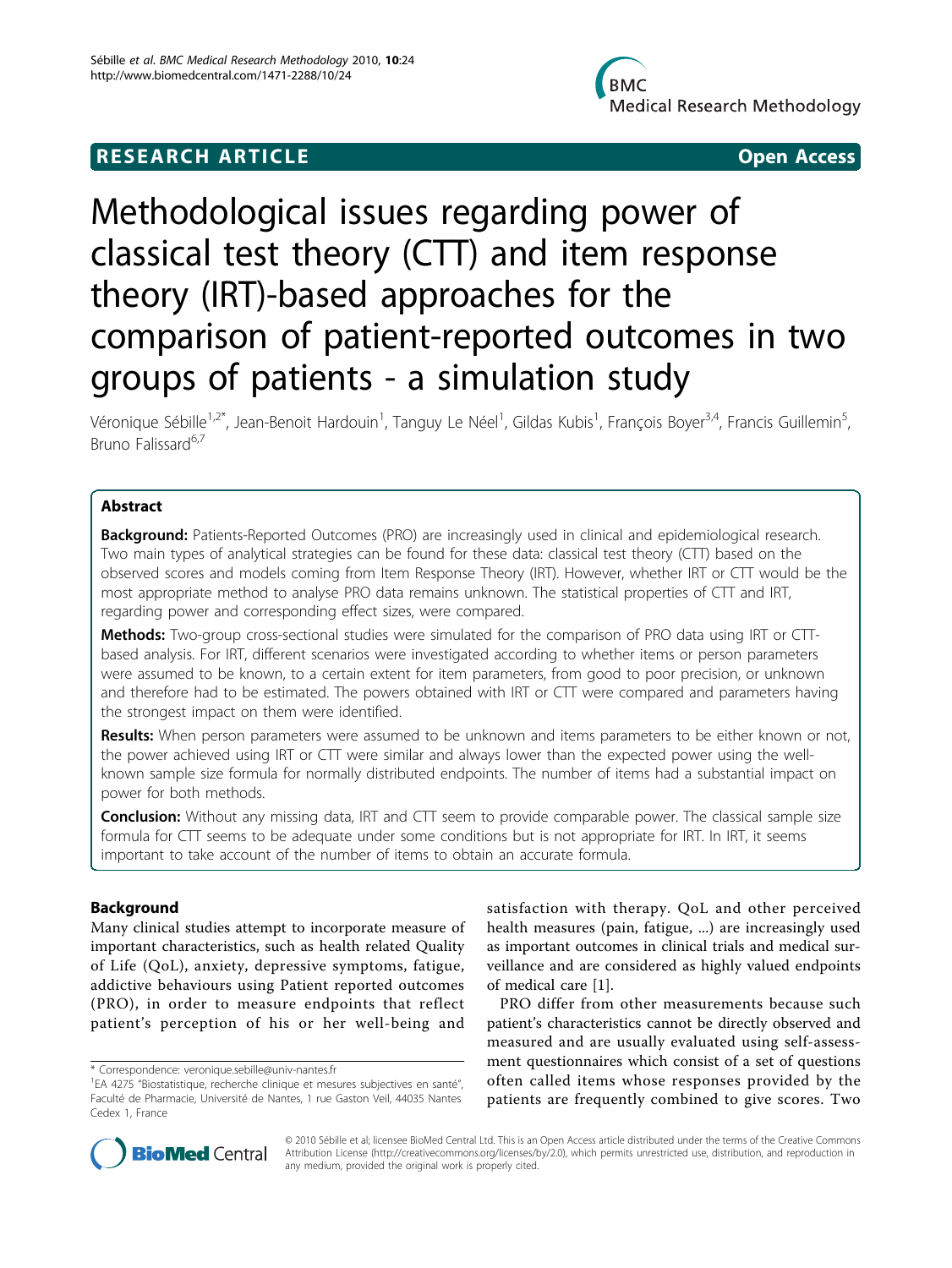main types of analytical strategies can be used for such data: so-called classical test theory (CTT) and models coming from Item Response Theory (IRT). CTT relies on the observed scores (possibly weighted sum of patients items' responses) that are assumed to provide a good representation of a "true" score, while IRT relies on an underlying response model relating the items responses to a latent parameter, often called latent trait, interpreted as the true individual QoL, for instance. Such IRT models also take into account some items parameters.

Methods coming from modern measurement theory, such as IRT models, might provide a powerful framework to build and reduce PRO instruments and analyse such data in an efficient and reliable manner and should provide valid measures of QoL, anxiety, or pain for instance [\[2](#page-8-0)]. IRT can improve on the classical approach to PRO assessment with advantages that might sometimes include appropriate management of possible floor and ceiling effects, comparison of patients across different instruments, interval measurements on the latent trait scale. Indeed, models coming from IRT are more and more used for the construction, validation and reduction of questionnaires [\[3](#page-8-0)[,4](#page-9-0)], in particular in the framework of the Patient-Reported Outcomes Measurement Information System (PROMIS) network [[5](#page-9-0)] for creating item banks. Consequently, many PRO instruments are found to be well adapted to IRT modelling either because of the way they were developed using such IRT-based strategies or because of their desired psychometric properties.

In most of current literature of intervention and observational studies, the choice of a statistical strategy for PRO data analysis is more often based on CTT and occasionally on IRT and seems to be driven to date by the researchers' practice and familiarity with one approach or another. However, if IRT models best describe data coming from some PRO instruments, such as QoL questionnaires, one may wonder whether they should provide a better and more powerful strategy than CTT to detect clinically meaningful effects. In the case of the comparison of QoL levels between two independent groups of patients, power will depend in particular on the difference in the means of QoL levels and the standard deviation of one of the groups (or pooled standard deviation), often combined together into the concept of effect size (difference in means over the standard deviation). The required sample size to detect a pre-specified effect size with type I error (α) and power (1-β) is often computed during the planning of studies. The larger the effect size, the larger the power for a given sample size. In all cases, an appropriate analytical strategy and an accurate estimation of the effect size from data is required to achieve the desired power. Hence, if an IRT model fits the data coming from some QoL questionnaire well, the precision of the estimated effect size using this model might be higher than the one provided using CTT analysis. However, whether one of these approaches is more powerful than the other remains unknown especially for IRT that often incorporates many parameters that might either be fixed as known constants or estimated. These issues all have strong implications for sample size planning as well as for the analysis of PRO data and were investigated through a simulation study. The purpose of our work was therefore to study the statistical properties of CTT and IRT by simulations regarding power and corresponding effect sizes, to compare these methods between them and to provide some guidelines for sample size determination for studies evaluating PRO.

## Methods

#### IRT modelling

Some of the commonly used IRT models are the Rasch model for binary responses [[6,7](#page-9-0)], and the Rating Scale model or the Partial Credit model for multiple (> 2) response options [\[8,9](#page-9-0)]. We shall mainly consider the Rasch model, extensions of the results to other IRT models will also be discussed.

In IRT models and in the Rasch model in particular, the responses to the items are modelled as a function of a latent variable representing the so-called ability of a patient measured by the questionnaire (e.g. QoL, anxiety, fatigue, ...). Usually, the sample of patients is believed to be representative of a more general population, and the latent variable is then considered as a random variable often assumed to follow a normal distribution. In this model, each item is characterized by one parameter ( $\delta_j$  for the jth item), named difficulty parameter because the higher its values, the lower the probability of positive (favourable) responses of the patient to this item regarding the latent trait being measured.

Three assumptions govern these models: (i) Unidimensionality: one latent trait influences the responses to all the items, (ii) Local independence: for a given individual, the responses to the items are independent, and (iii) Monotonicity: the probability to have a positive response to a given item does not decrease with the latent variable.

Let us consider that N patients have answered a questionnaire containing J binary items and let  $X_{ii}$  be the random variable representing the response of patient i to item j with realization  $x_{ij}$ , and  $\theta_i$  be the realization of the latent trait  $θ$  for this patient.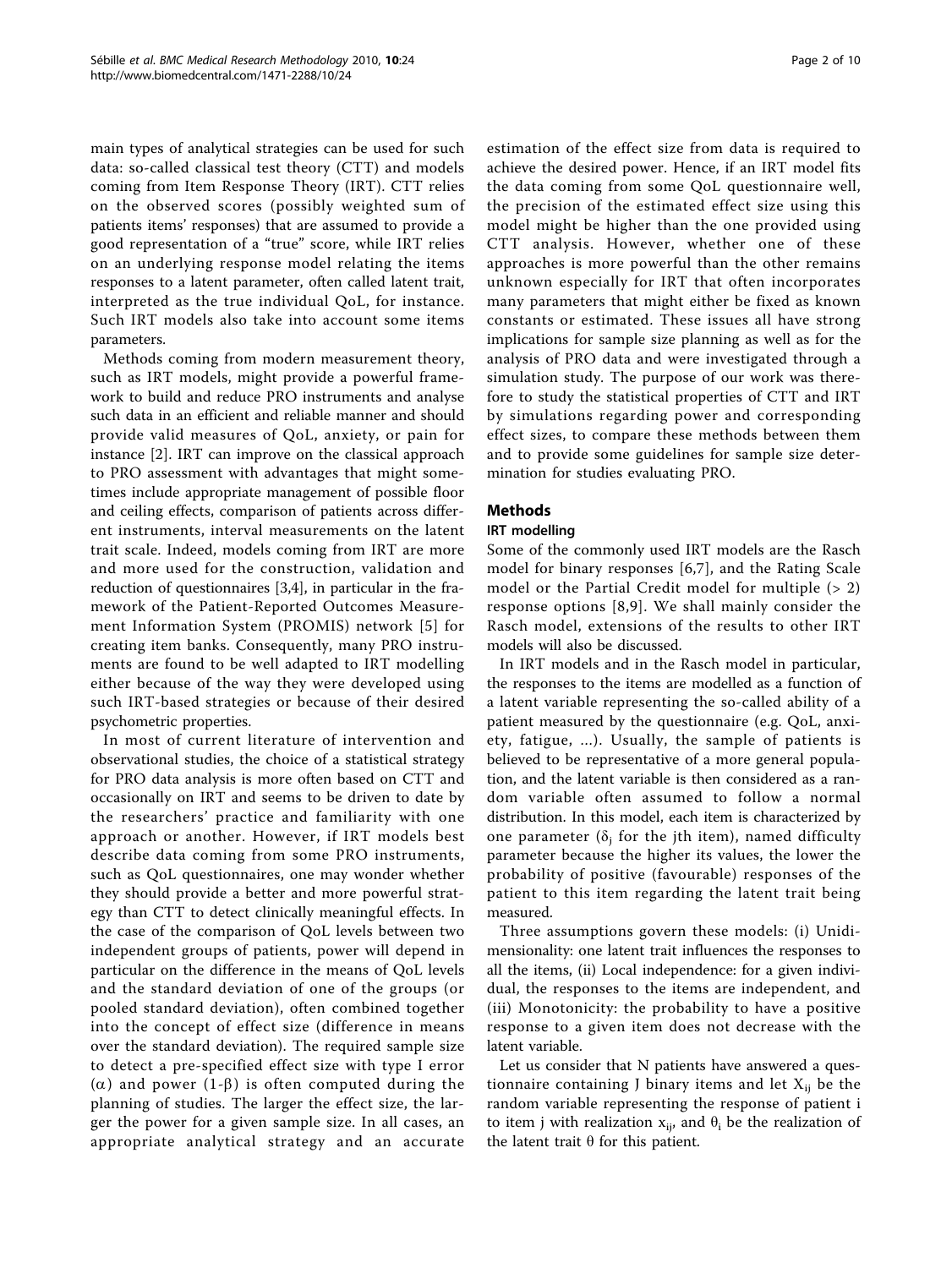For each patient, the probability of responding to each item is:

$$
P(X_{ij} = x_{ij} / \theta_i, \delta_j) = \frac{\exp\left\{(\theta_i - \delta_j) x_{ij}\right\}}{1 + \exp(\theta_i - \delta_j)}
$$

where  $\delta_i$  represents the difficulty of item j.

We consider the latent variable  $\theta$  as a random variable following a normal distribution with unknown parameters μ and  $\sigma^2$ . Using the local independence assumption, the marginal likelihood can be written down and the person parameters (parameters of the distribution of the latent trait) can be jointly estimated with the item parameters by marginal maximum likelihood estimation (MML) obtained from integrating out the random effects [\[6](#page-9-0)].

## Sample size determination in the framework of normally distributed endpoints

Suppose we plan to conduct a cross-sectional study aiming at comparing two independent groups on an endpoint assumed to be normally distributed with common variance  $\sigma^2$ . Under these conditions, the well-known formula for the comparison of normally distributed endpoints in a two independent group study can be used.

Let the study objective involve the comparison of the two hypotheses: H<sub>0</sub>: μ<sub>1</sub> = μ<sub>2</sub> against H<sub>1</sub>: μ<sub>1</sub> ≠ μ<sub>2</sub>, where  $\mu_1$  and  $\mu_2$  represent the population means in the first and second group, respectively. The effect size (ES) can be computed as  $ES = \frac{\mu_2 - \mu_1}{\tau}$  [[10\]](#page-9-0).

The conventional sample size formula for a two-sided test size at  $\alpha$  and a desired power at  $1 - \beta$  is the following, assuming  $n_1$  patients in one group and  $n_2$  in the other group:

$$
n_1 = \frac{(k+1)\left(Z_{\alpha/2} + Z_{\beta}\right)^2 \sigma^2}{k(\mu_1 - \mu_2)^2}
$$
 where  $n_2 = kn_1$ 

which can be generalized to: n  $k+1$ |  $Z_{\alpha}$  + Z  $\frac{1}{1} = \frac{1}{2}$ 2 2 1  $=$  $(k+1)\left( Z_{\alpha/2}+Z_{\beta}\right)$  $\ddot{\cdot}$  $\alpha/2$ <sup>+  $\Delta \beta$ </sup> | with  $Z_n$  denoting the 100 $\eta$ 

th percentage point of the standard normal cumulative distribution. In practice,  $\sigma^2$ ,  $\mu_1$  and  $\mu_2$  are unknown population parameters and initial estimates based on the literature or pilot studies are often used for calculations. For instance, using this formula, about 100 patients  $(n_1)$  $=$  n<sub>2</sub> = N = 105) are required per group to detect an effect size of 0.5 with 95% power and a 5% type I error in a two-sided test.

#### Sample size determination in an IRT framework

Suppose we are willing to plan a similarly designed twogroup cross-sectional study using an IRT model and

that the outcome of interest is, for instance, one of the aspects of quality of life based on a given dimension of a questionnaire. Since the latent trait is assumed to follow a normal distribution, we shall make the assumption that the above-mentioned formula is also well suited for sample size calculation based on the latent trait distribution.

In the framework of IRT, let  $\theta$  be the latent trait (focused aspect of quality of life) with normal distributions  $N(\mu_{IRT1}, \sigma^2_{IRT})$  and  $N(\mu_{IRT2}, \sigma^2_{IRT})$  in the first and second group, respectively.

Assuming that the study now involves the comparison of the two hypotheses:  $H_0$ :  $\mu_{IRT1} = \mu_{IRT2}$  against  $H_1$ :  $\mu_{\text{IRT1}} \neq \mu_{\text{IRT2}}$ , the effect size on the latent trait scale can be computed as  $ES_{IRT} = \frac{\mu_{IRT2} - \mu_{IRT1}}{\sigma_{IRT}}$ . If we use the same sample size formula at  $\alpha$  and  $\beta$  levels, we get:

$$
n_1 = \frac{(k+1)\left(Z_{\alpha/2} + Z_{\beta}\right)\sigma_{\text{IRT}}^2}{k(\mu_{\text{IRT}} - \mu_{\text{IRT2}})^2} \text{ where } n_2 = kn_1
$$

We may notice that, as before,  $\sigma^2_{\text{IRT}}$ ,  $\mu_{\text{IRT1}}$  and  $\mu_{\text{IRT2}}$ are unknown population parameters with the additional particularity that they now characterise an unobserved latent variable.

#### Simulation study

A thousand cross-sectional studies were simulated for the comparison of two groups at a point in time on a PRO measure containing binary items (0/1). The PRO measure was assumed to follow a Rasch model. The latent trait level for the patients in the first group  $\theta_1$  was assumed to follow a normal distribution with mean  $\mu_{\text{IRT1}}$  and variance  $\sigma^2_{\,\,\rm IRT}$  and the latent trait in the second group  $\theta_2$ was assumed to follow a normal distribution with mean  $\mu_{\text{IRT2}} = \mu_{\text{IRT1}} + d$  and same variance. The study involved the comparison of the two previous hypotheses which can now be expressed in the following way:  $H_0: d = 0$ against H<sub>1</sub>:  $d \neq 0$ , giving the corresponding effect size:  $ES_{\text{IRT}} = \frac{d}{\sigma_{\text{IRT}}}$ . All datasets were simulated under H<sub>1</sub>

with different effect sizes on the latent trait  $(ES_{IRT})$ .

In order to reflect the range of effect sizes, samples sizes, and number of items often encountered in clinical and epidemiological research in a variety of situations, data were simulated using the following values. Furthermore, to better capture the influence of the sample size and of the number of items on power, larger ranges than usually encountered in clinical research were investigated for both.

-  $ES_{IRT}$ : 0.2 (small), 0.5 (medium) or 0.8 (high) according to Cohen [\[10\]](#page-9-0)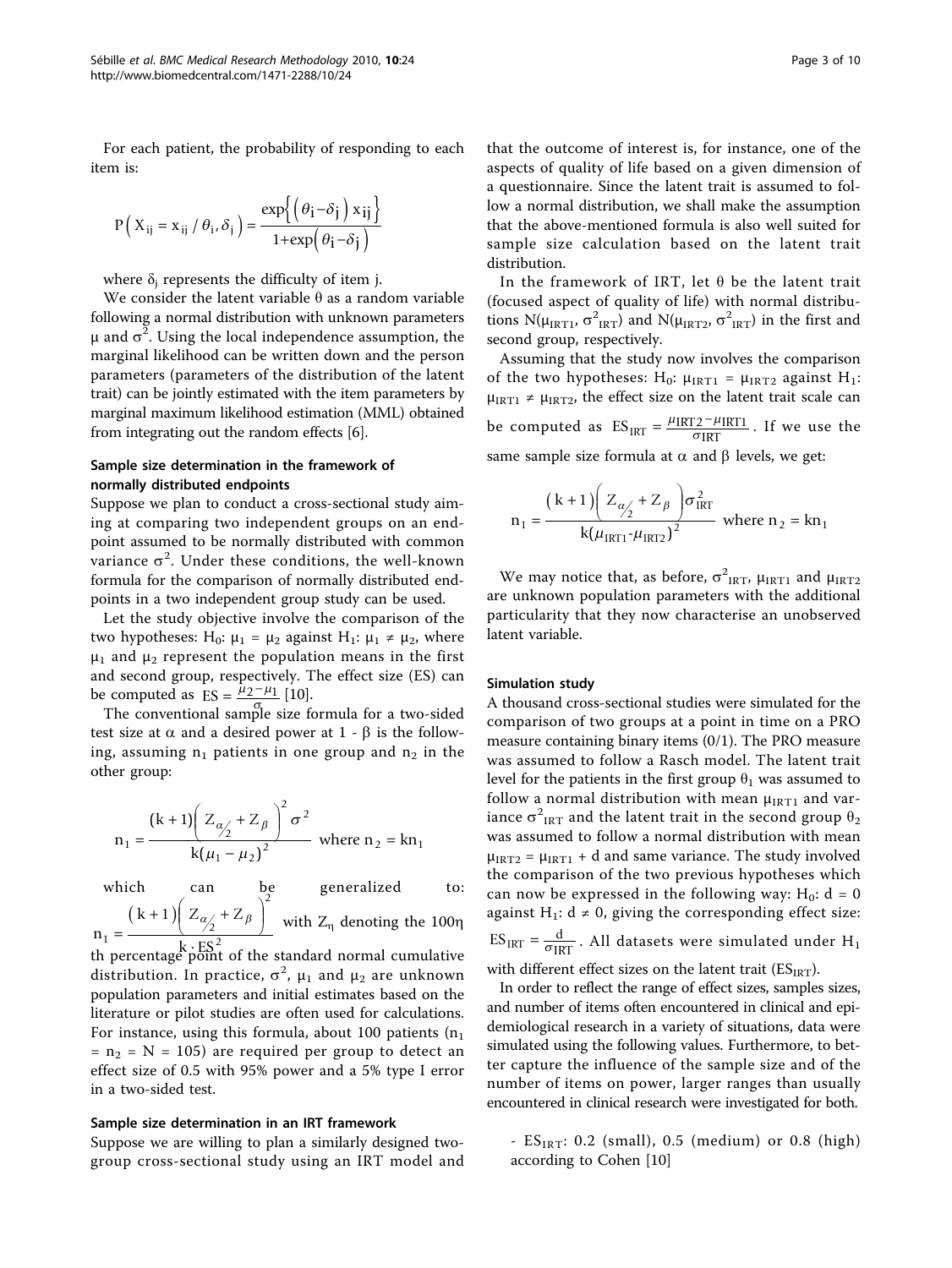- sample size per group:  $N = 100, 200, 300, 400, 500$ or 800

- number of items: J = 5, 10, 15, 20, 50 or 100
- variances of the latent traits:  $\sigma^2_{IRT} = 1$
- difficulty parameters: quantiles of a standardized normal distribution
- $\mu_{\text{IRT1}}$  is determined by using  $\mu_{\text{IRT1}} = \frac{-\sigma_{\text{IRT}} \text{ES_{IRT}}}{2} = -d / 2$  (as a consequence,  $\mu_{IRT2} = d/2$

In each simulated dataset, the responses to the items have been generated using a Rasch model, in which a group effect was incorporated. Since the variance of the latent trait is fixed to 1, the group effect parameter is equal to d. Let  $G_i$  the random variable representing the group of the ith individual and gi its realization (coded as 0 or 1 for the first and second group, respectively) and let d be the group effect parameter:

$$
P(X_{ij} = 1 / \theta_i, \delta_j, d) = \frac{\exp(\theta_i - \delta_j)}{1 + \exp(\theta_i - \delta_j)}
$$

with

$$
\theta \sim N(\mu_{\text{IRT1}} + d \cdot g_i, \sigma_{\text{IRT}}^2)
$$

For each simulated dataset, the parameters d and  $\sigma^2_{\phantom{2}\, \mathrm{IRT}}$  were estimated using marginal maximum likelihood. The  $\mu_{\text{IRT1}}$  and  $\delta_i$  parameters could be considered either as known or as unknown parameters (and were estimated in this case). In the former case, for the  $\delta_i$ s, a precision parameter ε was used in the simulations in the following way:

Let 
$$
\delta_j^* = \delta_j + u
$$
 with  $u \sim \text{Unif}(-\varepsilon, \varepsilon)$ 

where Unif represents the uniform distribution,  $\delta_i^*$ denotes the known item parameter used in the Rasch model for data analysis and  $\delta_i$  is the parameter used for simulating the data.

Two possibilities were investigated:

**•** The parameters  $\delta_i$  are known with a good precision and  $\epsilon = 0.0$ , hence  $\delta_j^* = \delta_j$ 

**• The parameters**  $\delta_i$  **are known with a moderate or** poor precision and ε varies from 0.1 to 1 (with values 0.1, 0.25, 0.5, 0.75, and 1.0)

The possibility to fix  $\mu_{\text{IRT1}}$  and  $\delta_i$  might correspond to three practical kinds of situations:

**• Situation 1:** the  $\mu_{\text{IRT1}}$  and  $\delta_i$  parameters are known and fixed. This might correspond to a randomized clinical trial where the questionnaire has been validated by an IRT model in exactly the same population than the studied population.

**• Situation 2:** only the  $\delta_i$  parameters are known and fixed ( $\mu_{\text{IRT1}}$  is estimated). This might correspond to a study where the questionnaire has been validated by an IRT model in a population close to the studied population: the properties of the questionnaire are assumed to be similar in both populations; nevertheless, we suppose that the studied population can display a shift on the mean of the latent trait as compared to the population of validation, and this shift is estimated.

▪ Situation 3: none of the parameters are known and fixed ( $\mu_{\text{IRT1}}$  and  $\delta_i$  parameters are estimated). This corresponds to a study where the questionnaire has already been validated using classical methods (face validity, reliability, structure validity...), but not using an IRT model.

The test statistic of group effect used for IRT was d and its statistical significance was assessed by a Wald test.

In order to compute the power of CTT and to compare CTT and IRT in terms of power and corresponding effect sizes, the score for each patient was calculated as the unweighted sum of his/her responses to the items. Since the data have been simulated using an IRT model, the effect size on the latent trait scale ( $ES_{IRT}$ ) was known whereas the effect size on the score scale  $(ES<sub>CTT</sub>)$  had to be calculated from the simulated data. It was computed using the estimated mean scores in each group ( $\hat{\mu}_{1\text{CTT}}$  and  $\hat{\mu}_{2\text{CTT}}$ ) along with the estimation of the global standard deviation  $\hat{\sigma}_{\text{CTT}}$ . The effect size for

CTT was then estimated as  $ES_{\text{CIT}} = \frac{\hat{\mu}_2 \text{CTT} - \hat{\mu}_1 \text{CTT}}{\hat{\sigma}_{\text{CIT}}}$  $\frac{2 \text{CTT}-\mu_1 \text{CTT}}{\hat{\sigma} \text{CTT}}$  . The comparison of the mean scores between groups was performed using a two-sample t test.

For IRT and CTT approaches, the powers were computed as the proportion of significant group effects among the 1,000 simulated datasets. The power and effect sizes obtained using IRT modelling (Rasch model) or CTT were compared and the major parameters having the strongest impact on them were identified. The datasets were simulated using the -simirt- module of the Stata 11 package [[11\]](#page-9-0) and analysed using the -raschtestmodule [[12](#page-9-0)].

## Results

#### Simulation study

## Situation 1 ( $\delta_i$  and  $\mu_{IRT1}$  are known and fixed)

The power achieved by the tests of group effects using IRT modelling (Rasch model) with fixed  $\mu_{\text{IRT1}}$  and  $\delta_i$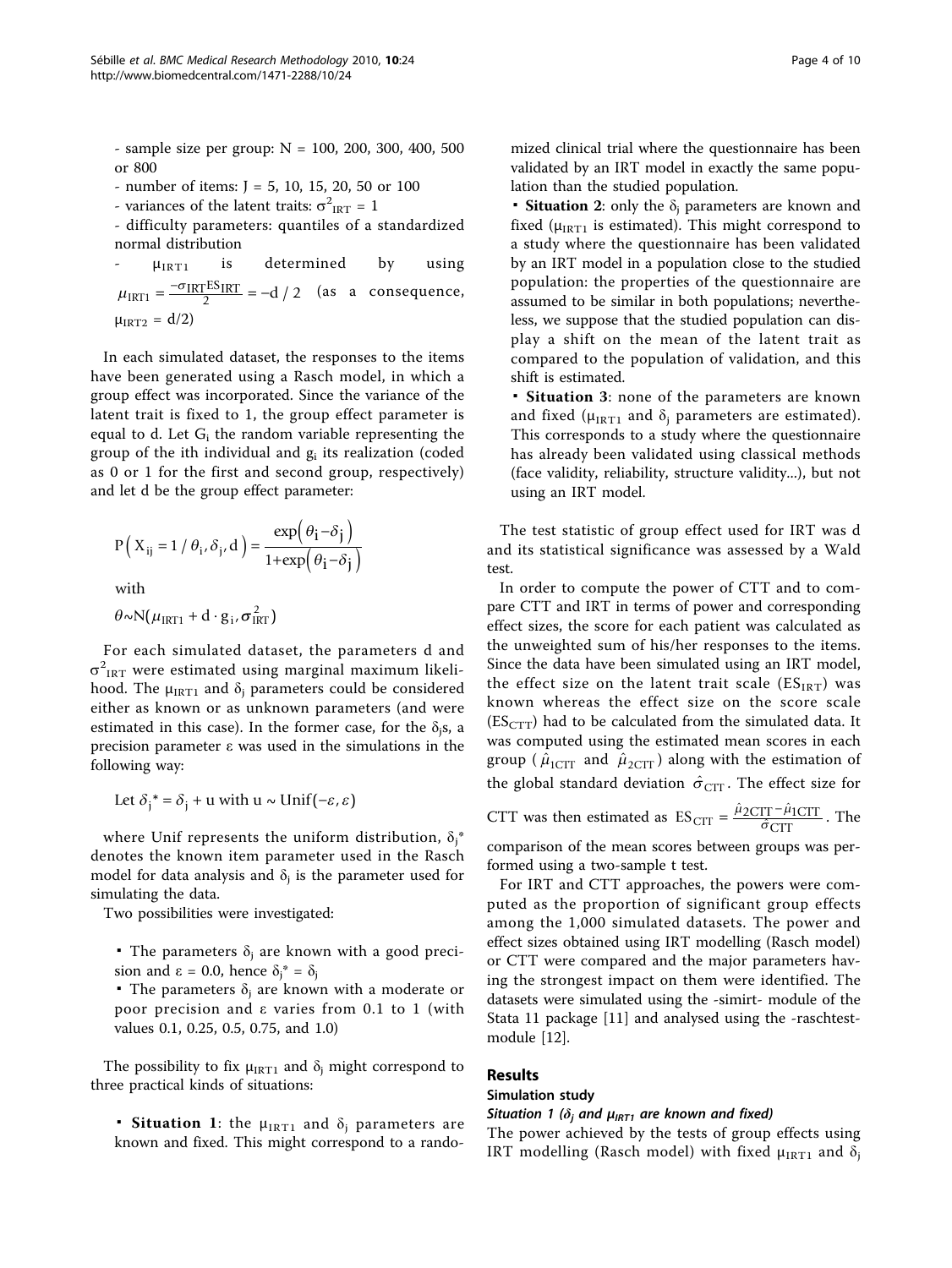parameters  $(j = 1, ..., J)$  with different levels of precision for the latter as compared with their simulated values are given in additional file [1](#page-8-0) for different values of the effect sizes on the latent trait  $ES_{IRT}$ , sample sizes per group N, and number of items J.

The power was of the same order of magnitude (for  $J = 5$ ) or even higher (for  $J > 5$ ) than the expected power using the well-known formula for normally distributed endpoints based on the corresponding  $ES_{IRT}$ and sample size per group N. The impact of the precision of the fixed item difficulty parameters on power was moderate but noticeable, especially for small N and J, the power decreasing as ε increased. Indeed, the maximum decrease in power was observed for  $ES_{IRT} = 0.2$ , N  $= 100$  and J  $= 5$ : as compared with an expected power of 0.293, a 6%, 11%, and 16% decrease in power was noticed with a good, moderate or poor precision of the item difficulty parameters, respectively. Moreover, this decrease was significant; the 95% confidence interval of the power mean did not include the expected value of 0.293 when  $\epsilon \neq 0$ . A strong impact of the number of items J was also observed on power. It increased with J and was larger than the expected power as soon as J was at least equal to 5 items, whatever the precision, the increase in power being more marked when  $ES_{IRT} = 0.2$ and for small N. Indeed, as compared with the corresponding expected power of 0.293, for an  $ES_{IRT} = 0.2$  and  $N = 100$ , a 27% and 72% increase on average in power was observed when  $J = 10$  and 100 items, respectively. The power was close to its maximum value of 1.000, so only a corresponding 2% increase in power was observed when  $N = 800$  when  $J \ge 10$  items. The power reached its maximum value of 1.000 as soon as  $ES<sub>IRT</sub>$  was higher than 0.5 and N larger than 200.

## Situation 2 ( $\delta_i$  known and fixed,  $\mu_{IRT1}$  is estimated) and situation 3 ( $\delta_j$  and  $\mu_{IRT1}$  are estimated)

The power achieved by the tests of group effects using IRT modelling (Rasch model) or CTT approaches are given in figure 1 for both situations for an  $ES_{IRT} = 0.5$ on the latent trait and  $N = 100$  patients per group, and in additional file [2](#page-8-0) for all investigated effect sizes  $ES_{IRT}$ for different values of sample sizes per group N and number of items J.

When  $\mu_{\text{IRT1}}$  was estimated, the power was of the same order of magnitude using either IRT modelling or CTT for all values of N and J, whether  $\delta_i$  were assumed to be known and fixed or not. Furthermore, the precision associated with the item difficulty parameters did not have an impact on power (data not shown). Moreover, the power using either method was most of the times much lower than the expected one based on the effect size on the latent trait,  $ES_{IRT}$ , except for large  $ES_{IRT}$ , N and J. For instance, as compared with an expected power of 0.942, for  $N = 100$  patients per group and

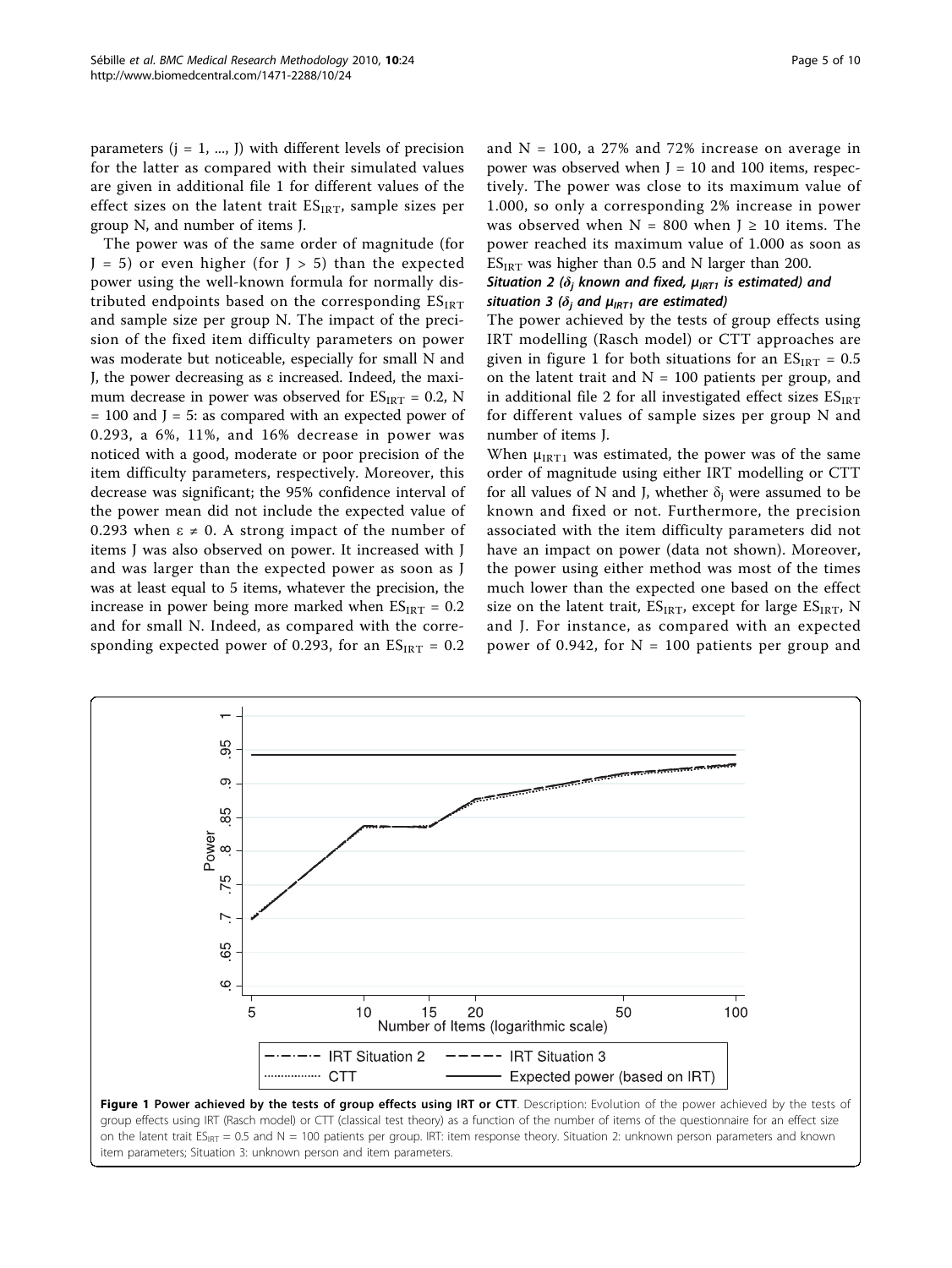$ES<sub>IRT</sub> = 0.5$ , an approximate 26% decrease in power was observed for IRT and CTT when  $J = 5$ . This decrease reduced to 2% when J = 100. About  $N = 200$  patients per group was required to reach a power of at least 0.900 when  $ES_{IRT} = 0.5$ . As expected, the impact of the effect size  $ES_{IRT}$  and sample size per group N was observed with a rise in power as they increased. A strong impact of the number of items J was also observed, the increase in power being more marked for small  $ES_{IRT}$  and N. Indeed, for an  $ES_{IRT} = 0.2$  when N = 100, an 86% increase in power (from 0.145 to 0.270) was observed as the number of items rose from J = 5 to J = 100. A corresponding 23% increase in power (from 0.790 to 0.970) was observed when  $N = 800$ . For an  $ES_{IRT} = 0.5$ , the increase in power was either 33% or 1% for  $N = 100$  or 300, respectively, as J increased from 5 to 100 items. Almost no increase was observed for  $N \geq$ 400. For an  $ES_{IRT} = 0.8$ , the power rapidly reached its maximum value of 1.000, only a slight increase in power (2%) was observed for  $N = 100$  when J rose from 5 to 50 items.

The mean effect size for CTT, computed from the simulated data (1,000 simulations) as previously described, is given in additional file [3](#page-8-0) for different values of the  $ES_{IRT}$  on the latent trait, sample sizes per group N and number of items J. The mean effect size on the score scale was always lower on average than the corresponding effect size on the latent trait scale for all values of the number of items J or sample size per group N. It increased with the number of items J for all N. Indeed, for all values of the  $ES_{IRT}$  (0.2 to 0.8), when  $J = 5$  items or  $J = 100$  items, the mean effect size on the score scale represented on average 69% or 94% of the corresponding effect size on the latent trait scale, respectively. Moreover, in most of the cases, the 95% confidence intervals of the mean of the effect size of the score (data not shown) did not include the corresponding expected value on the latent trait scale, except for  $ES_{IRT} = 0.2$ ,  $N < 200$  and  $J = 100$ .

## A practical example using NHP data

We illustrate the results of the simulation study with an example coming from a pilot study whose data were used for sample size calculations for the planning of a future larger study. The main objective of the upcoming study is to compare the level of pain between two groups of patients having muscular dystrophies. The first group concerns patients with Steinert disease, and the second group concern others muscular dystrophies, mainly Duchenne's and Becker's muscular dystrophies. The ethics committee of Reims, France granted approval for the study.

In the preliminary study, patients were recruited from the university hospital of Reims, 52 patients were included with Steinert's disease and 95 patients with others muscular dystrophies. The Nottingam Health Profil (NHP) questionnaire was used in order to evaluate the global Quality of Life of the patients and the main outcome was the score on the pain subscale. The latter is composed of 8 binary items and the score is calculated as a weighted sum of the items, according to the NHP manual.

Patients completed the NHP at inclusion in the study. The mean scores for the pain subscale in each group were 32.9 ( $\sigma^2 = 27.9^2$ ) for patients with a Steinert's disease and 25.5 ( $\sigma^2 = 26.6^2$ ) for patients with other diseases (the global variance =  $27.3^2$ ). Consequently, the effect size on the weighted score was:  $(32.9-25.5)/27.3$  = 0.271. The test of the difference between the mean scores using a Student's test was not significant  $(p = 0.15)$ .

A mixed Rasch model including a group effect was fitted on these data. The global fit of the Rasch model was not rejected by the R1m test ( $p = 0.329$ ) [[13](#page-9-0)]. The estimations of the difference between the mean levels of the latent trait of the two groups of patients was 0.649 and the variance of the latent trait was  $1.983<sup>2</sup>$  (non significant difference between groups:  $p = 0.08$ ). Consequently, an estimation of the effect size on the latent trait was:  $0.649/1.983 = 0.327$ . When computing the required sample size using these data and the classical formula with a type I error of 5% and a power of 90%, 287 patients per group are required using the effect size of the score scale, and 195 patients per group using the effect size obtained with the Rasch model, on the latent trait scale.

In order to evaluate the relevance of these sample sizes, a Rasch model was used to simulate datasets with 287 or 195 patients per group. The Rasch model parameters were randomly drawn in the 95% confidence interval previously estimated on the pilot study data. This strategy somehow stands between situations 2 and 3 where items parameters are estimated taking into account previous knowledge provided by the data. A thousand datasets were generated using these values for each calculated sample size. For IRT and CTT approaches, the powers were computed as the proportion of significant group effects among the 1,000 simulated datasets, using a Rasch model including a group effect for the former and a t-test on the weighted scores between the two groups, for the latter. The estimated powers are given in additional file [4](#page-8-0) for 195 and 287 patients per group.

In accordance with the simulation study, we observed that the estimated effect size was smaller on the score scale than the one estimated using the Rasch model, on the latent trait scale (0.271 vs 0.327). Moreover, the required sample size computed using the effect size on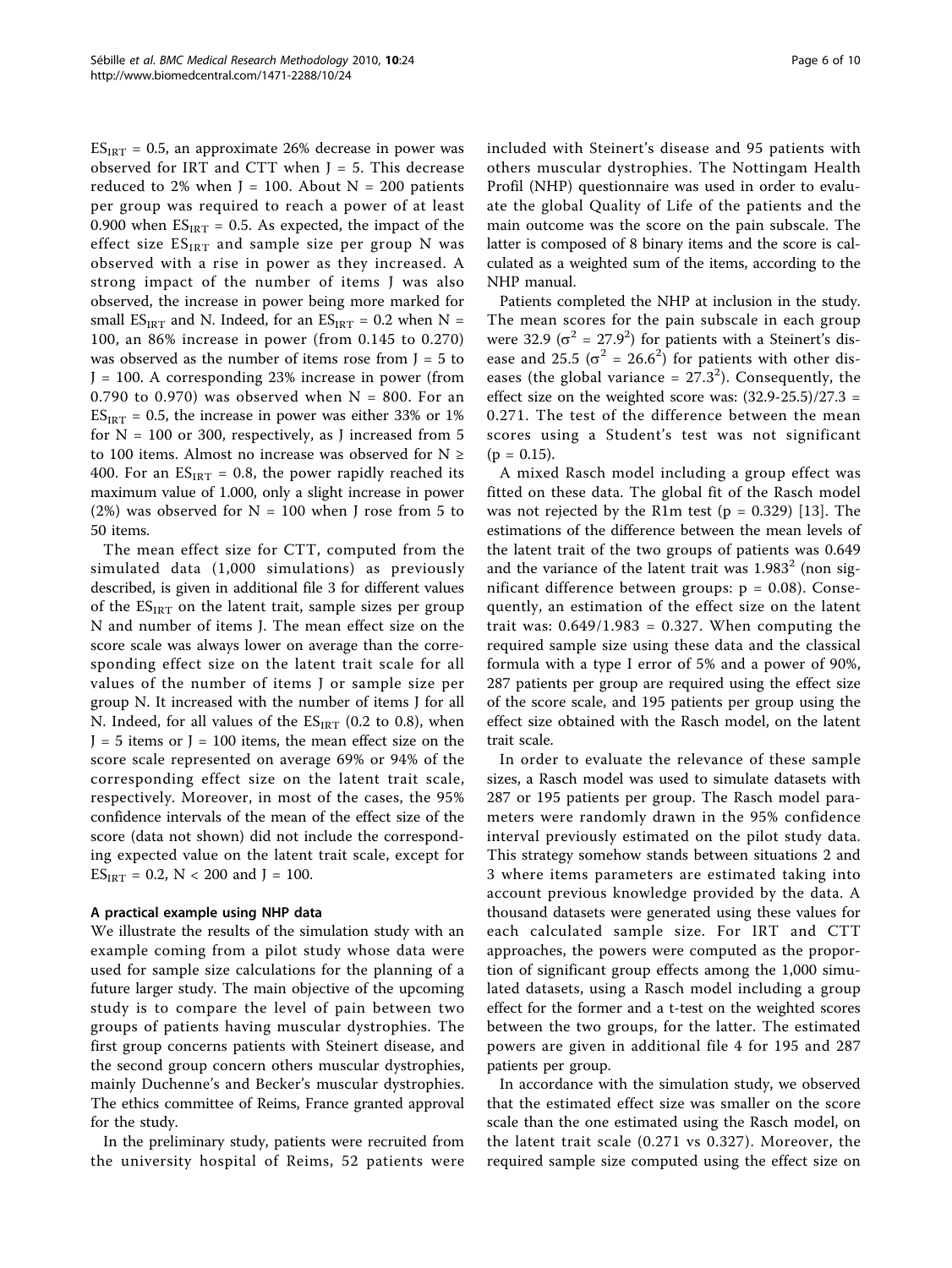the latent trait did not allow obtaining the expected power (78.9% instead of 90%), stressing the fact that the usual formula might not be well-suited for IRT models. In addition, the required sample size computed using the effect size based on the score allowed obtaining the expected power, whatever the method of analyse of the data (score or Rasch model). Consequently, for this study, it seemed to be reasonable to propose to include 287 patients per group in a future trial aiming to evaluate the difference concerning the perception of pain between patients with a Steinert's disease and the patients with another muscular dystrophy.

## **Discussion**

We investigated and compared the power and corresponding effect sizes of two main approaches for the analysis of PRO data, namely CTT and IRT-based methods. For the latter, different scenarios were investigated according to whether items and/or person (mean of the latent trait) parameters were assumed to be known (situations 1 and 2), to a certain extent for item parameters, from good (as in some randomized clinical trials for instance) to poor precision, or unknown and therefore had to be estimated (situation 3).

When items and person parameters were both assumed to be known in the Rasch model (situation 1), the power was either of the same order of magnitude or even higher than the expected one using the regular sample size formula as the number of items increased. The impact of the precision of item parameters values was modest and mainly perceptible for high values of ε  $(\epsilon = 1.0)$ , corresponding to a rather poor precision that might be rarely encountered in such a context. Indeed, using known and prespecified person and item parameters can be envisaged in randomized clinical trials aiming at evaluating PRO where IRT-validated instruments are used. This situation corresponds to the most favourable one regarding power; however it has to be stressed that assuming both person and items parameters to be known implies that the patient population in the trial is similar to the one used for validating the instrument, which can be restrictive. Indeed, the fact that there isn't any shift on the mean of the latent trait between the two populations often remains quite uncertain.

When person parameters were assumed to be unknown and items parameters to be either known (situation 2) or not (situation 3), the power achieved by the tests of group effects using IRT modelling (Rasch model) or CTT were similar in all situations and always lower than the expected power using the well-known sample size formula for normally distributed endpoints based on  $ES_{IRT}$  (except for large  $ES_{IRT}$ , N and J). Moreover, the number of items J had a substantial impact on power for both methods, the power increasing quite importantly with J. In light of the observed results, smaller power than anticipated for both methods can possibly be explained as coming from two different phenomena according to the chosen approach. For CTT, we also observed that the effect sizes on the score and on the latent trait scales were different and always lower for the score based on CTT. We can recall that sample size calculation was only based on  $ES_{IRT}$  and not on  $ES_{CTT}$  (which was calculated from the simulated data). Since  $ES_{CTT}$  was in fact lower than  $ES_{IRT}$ , the sample size required for CTT to detect a smaller effect size than expected had to be larger than the one calculated for IRT based on  $ES_{IRT}$ . Hence, the power for CTT was consequently lower than the expected one for IRT.

For IRT, the loss in power might be related mostly to the precision of the latent trait mean estimation. In fact, whether item parameters were assumed to be known exactly (good precision,  $\varepsilon = 0.0$ ) or not had no impact on power, which was similar in all situations, including CTT. In all cases, marginal maximum likelihood estimation provided, as expected, unbiased estimates of the mean of the latent trait ( $\mu_{\text{IRT1}}$ ) and of item parameters, when needed. However, the impact on power of the uncertainty of the estimation of  $\mu_{\text{IRT1}}$ , reflecting interindividual variability, underlines the importance of taking it into account in the model. The number of items also had a strong impact on power that was observed throughout all of our results whatever the method used (CTT or IRT with known or unknown item parameters). In CTT, this number seems to be indirectly taken into account when calculating the effect size (the value of the effect size getting bigger as the number of items increases). Consequently, the expected power in CTT is correctly computed with the traditional formula using the effect size on the score scale. This result was expected because the score is an observed variable, even if the traditional formula requires some specific conditions to be valid as normality of the score which was actually artificially created in our study by letting the difficulty parameters of the items to be regularly spaced.

In IRT, the important effect of the number of items has strong implications, notably for study design and sample size calculation. Indeed, it seems that the number of subjects required for detecting a given effect size on the latent trait scale with some specified power can be greatly modified according to the number of items considered. For instance, for an  $ES_{IRT}$  of 0.2, if one wishes to achieve a power of about 80% using IRT with unknown person parameters (situations 2 and 3), 800 patients are needed in each group if the number of items  $J = 5$ , an equivalent power size can be obtained with only 500 patients per group if  $J = 20$  items. Similar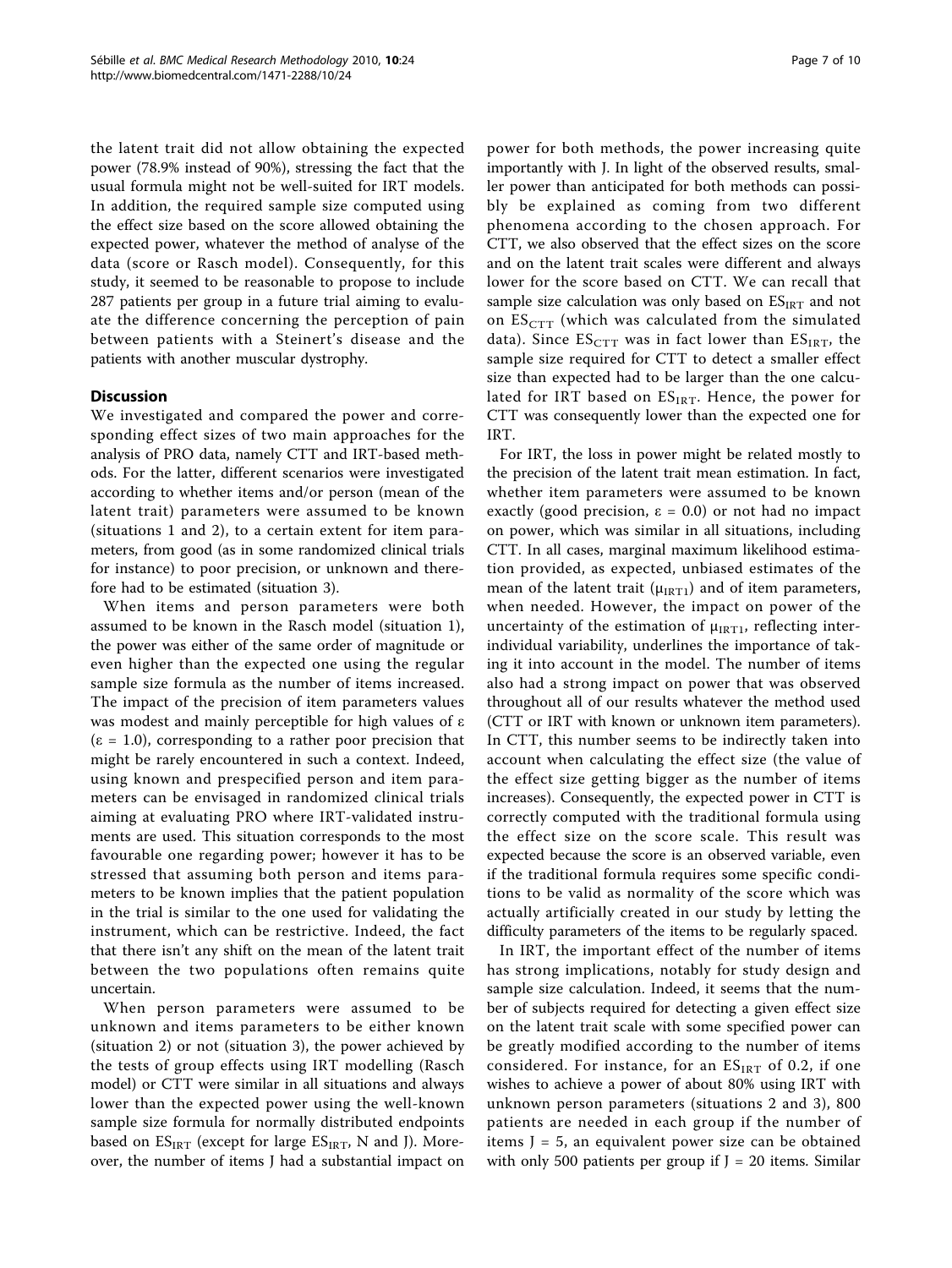results of the J effect are obtained when using the Rasch model with fixed person and items parameters (situation 1) with much fewer patients required to detect the same  $ES_{IRT}$  with equivalent power: about 400 patients are required for  $J = 5$  items and only about 300 patients if J ranges between 10 and 15 items. Such an effect of J on power and on sample size requirements should clearly be taken into account in the sample size formula for PRO which is not the case at this time. The latter should indeed incorporate some parameters related to the number of items of the dimension one is willing to study.

Some guidelines for sample size determination for two-group cross-sectional comparisons of PRO have been suggested in the framework of CTT [[14](#page-9-0)] and a simulation study has provided some insights for sample size planning using IRT [[15](#page-9-0)]. In the CTT framework, several sample size formulas have been proposed assuming either normally distributed continuous data, continuous data using non-parametric methods, ordinal data [[16](#page-9-0)], or bootstrap sample size estimation. Even though all of these methods do not take into account the number of items used to assess the patients explicitly, we can hypothesise that it is indirectly taken into account through the influence on the difference between the mean scores of the two groups and the value of the variance of the score (with an increase for both as the number of items does). Since the score is observed and does not necessitate a model for its estimation, it can be considered as a usual variable which can be directly measured (biological markers, temperature, blood pressure....) and the formula used to determine the sample size can still be the usual formula under some conditions [\[14\]](#page-9-0) such as normality, proportional odds, ....

In the IRT framework, the difference between the means of the latent trait in the two groups as well as the variance is not influenced by the number of items (even if the precision of these estimations are better with a larger number of items). Nevertheless the power seems to be improved with large questionnaire. Consequently, the usual formula to determine the sample size seems to be inadequate, because it does not take into account the number of items, but only the means and the variance of the latent trait (whose values do not depend on the number of items). This inadequacy can be explained by the latent nature of the latent trait; it is not an observed variable and its estimation requires the use of a model which creates uncertainty on a large number of parameters (parameters of the distribution of the latent trait and possibly items parameters).

The work of Holman et al. [[15\]](#page-9-0) extended recently by Glas et al. [\[17\]](#page-9-0) have already stressed the impact of the size of the studied questionnaire on power and hence, sample size requirements, but the expected power based

on the mean difference of the latent traits was not computed. Furthermore, they have also recalled that large sample sizes (> 1000) are usually required to estimate the items parameters of an IRT model with adequate precision which is much more often encountered in educational surveys than in clinical or epidemiological research. However, they have noted as we did in our study that small and moderate effect sizes can be detected with reasonable power even with small sample sizes provided that the uncertainty of the latent variable is taken into account. Holding items parameters fixed does not enhance power, except when person parameters are also assumed to be known, which might be too restrictive as already discussed. However, fixing items parameters to known values coming from previous validation studies that integrated IRT models might be interesting because it allows the comparison of patients coming from different studies that made use of the same instrument. Furthermore, such items parameters do not constitute the main interest in clinical studies which are more concerned with latent trait level estimation and corresponding effect sizes. Hence, this raises the question of the way of handling these parameters, should they be considered as nuisance parameters, should they be fixed at some plausible values coming from published items banks in the literature? More studies are needed to answer these important questions that have strong implications for sample size planning and statistical analysis of PRO.

Several limitations of our study and further necessary developments can be underlined. Our work focused on one of the most well-known IRT model, the Rasch model, other models well suited for the analysis of polytomous item responses [\[6](#page-9-0)] such as the Partial Credit Model or the Rating Scale Model should also be studied. Indeed, the number of modalities per item as well as the number of items could also have an important impact on power. Another field of investigation that has not been covered by our study is the impact of a non symmetrical score. Indeed, in the present study, data were simulated by adjusting the difficulty of the items on the mean value of the latent trait (the mean difficulty parameters was equal to the mean of the simulated latent trait). More, the items parameters were fixed regularly following the standardized normal distribution. Consequently, the obtained score had a distribution close to a normal, which constitutes an optimal condition to use the CTT approach that not always reflects practical situations. Simulation of data leading to a non-normal score could be performed and allow determining the robustness of the CTT approach to the violation of the normality assumption.

Moreover, in a statistical analysis perspective, the impact on power of missing values possibly non ignorable is also an interesting and necessary extension,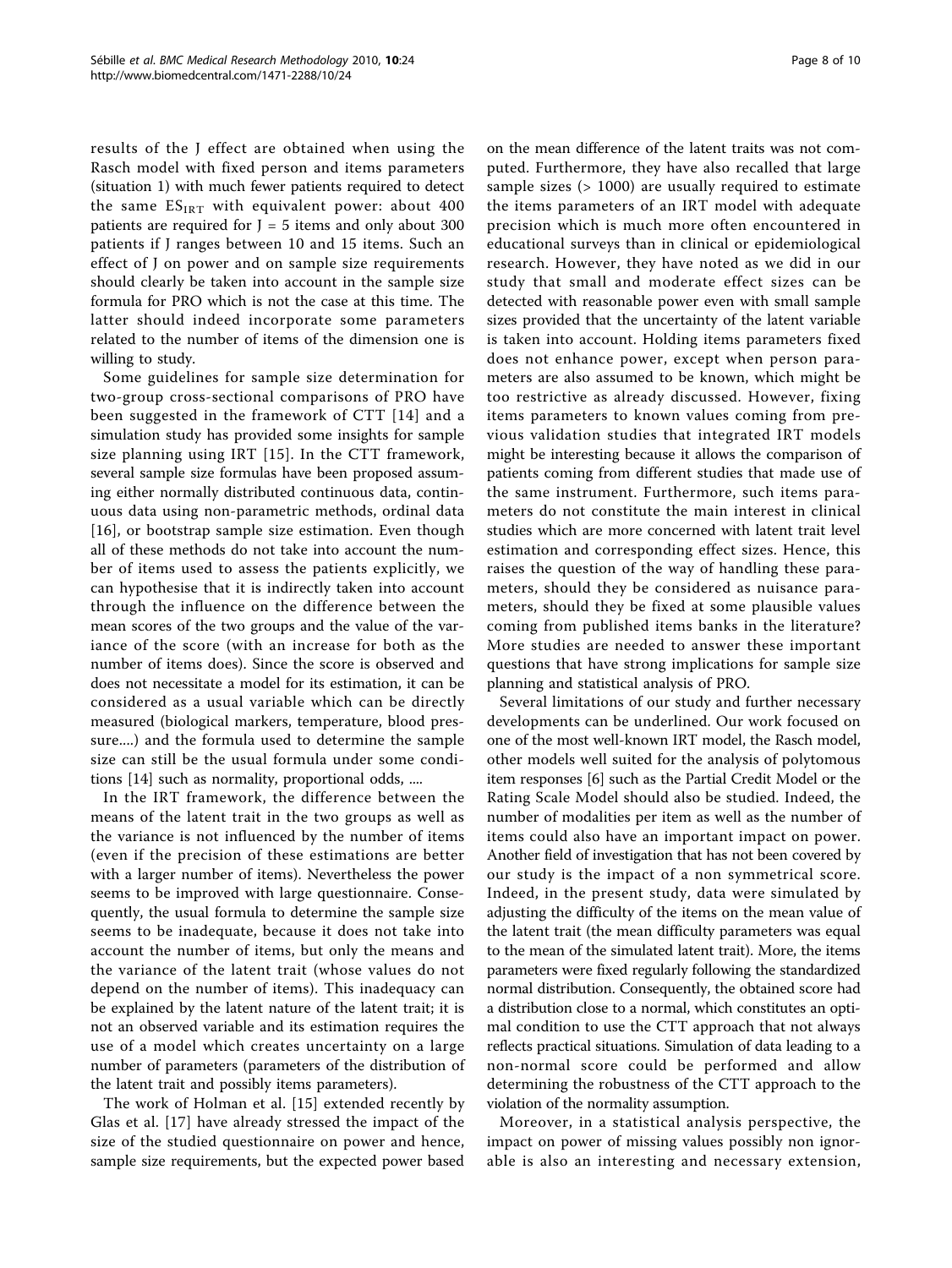<span id="page-8-0"></span>because such incomplete data are often encountered in PRO studies. Since the Rasch model allows estimating the parameters by using all the available information based on the likelihood, we might expect a better performance of IRT as compared to CTT in this framework. Indeed, the score cannot be computed for individuals with one or more missing value, unless using missing value imputation. The impact of the number of missing values, their potential informativity and of the imputation method is an important topic for future research.

Furthermore, other study designs and in particular longitudinal data settings should be part of further investigations in this domain since PRO data are often gathered in this way in order to investigate time, group effect as well as possible interactions between them or other covariates. Last, in the framework of PRO data, adaptive and sequential designs eventually incorporating samples size re-estimation [\[18](#page-9-0)] might also offer a valuable tool by using accumulating data to decide how to modify some aspects of a study as it continues without undermining its validity and integrity. Whether IRT or CTT-based approaches would offer the best alternative in this context is not known at this time.

## Conclusions

The following advice can be proposed for sample size and analysis issues for PRO data: i) one should avoid using prespecified and fixed person parameters since patients included in the study of interest and in the validation study are very likely to differ from one another, even slightly, and this may lead to a substantial loss in power, ii) using prespecified and fixed items parameters coming from IRT-based validated instrument might be valuable, even if it does not improve power, because it takes benefit from one of IRT's strength, that is letting the possibility to compare patients from different studies that have used an instrument with similar psychometric properties, iii) one can, under some conditions, use the classical sample size formula for CTT (since the score can be considered as an observed variable) and validate this sample size estimation with IRT using simulations as was done for the NHP data.

However, applying this formula directly in an IRT framework is not appropriate since the latent variable is an unobserved variable whose estimation requires a model which creates uncertainty. Moreover, in the IRT approach, more research is needed and preliminary work (Hardouin J-B, Amri S, Sébille V. Towards sample size calculations for item response theory analysis for the comparison of two groups of patients, submitted) also confirms that it seems important to take account of the number of items (and of their difficulty) to obtain an accurate formula.

[Additional file 1: P](http://www.biomedcentral.com/content/supplementary/1471-2288-10-24-S1.DOC)ower achieved by the tests of group effects using IRT with fixed person and item difficulty parameters. Power achieved by the tests of group effects using IRT with fixed person (mean of the latent trait in one group,  $\mu_{\text{IRT1}}$ ) and item difficulty parameters (good precision:  $\varepsilon = 0.0$ /moderate precision:  $\varepsilon = 0.5$ /poor precision:  $\varepsilon =$ 1.0) as compared with their simulated values for different values of the effect size on the latent trait scale ( $ES_{\text{IRT}}$ ), the sample size per group N and the number of items J of the questionnaire.

[Additional file 2: P](http://www.biomedcentral.com/content/supplementary/1471-2288-10-24-S2.DOC)ower achieved by the tests of group effects using IRT or CTT. Power achieved by the tests of group effects using IRT (Rasch model) or CTT in three situations: IRTa (fixed item parameters δ<sub>i</sub> with a good precision (ε = 0.0) and person parameter  $μ_{IRT1}$  is estimated)/IRTb (item parameters  $\delta_i$  and person parameter  $\mu_{\text{IRT1}}$  are estimated)/CTT for different values of the effect size on the latent trait scale ( $ES_{IRT}$ ), the sample size per group N and the number of items J of the questionnaire.

[Additional file 3: E](http://www.biomedcentral.com/content/supplementary/1471-2288-10-24-S3.DOC)ffect size on the score scale (CTT). Effect size on the score scale (CTT) for different values of the effect size on the latent trait scale ( $ES_{IRT}$ ), the sample size per group N and the number of items J of the questionnaire.

[Additional file 4: E](http://www.biomedcentral.com/content/supplementary/1471-2288-10-24-S4.DOC)stimated power achieved by the tests of group effects using IRT (Rasch model) or CTT. Estimated power (1,000 simulations) achieved by the tests of group effects using IRT (Rasch model) or CTT for two different sample sizes per group.

#### Acknowledgements

We thank the reviewers for insightful comments and suggestions which led to substantial improvements in the manuscript.

#### Author details

<sup>1</sup>EA 4275 "Biostatistique, recherche clinique et mesures subjectives en santé", Faculté de Pharmacie, Université de Nantes, 1 rue Gaston Veil, 44035 Nantes Cedex 1, France. <sup>2</sup>Plateforme de Biométrie, Cellule de promotion de la recherche clinique, CHU de Nantes, France. <sup>3</sup>University of Reims Champagne-Ardenne, Faculty of medicine - EA 3797, 35 rue Cognacq Jay, F-51095, Reims, France. <sup>4</sup>Department of Physical Medicine and Rehabilitation Sebastopol Hospital, 48 rue de Sébastopol, F-51092, Reims, France. <sup>5</sup>Nancy-Université, Paul Verlaine Metz University, Paris Descartes University, EA 4360 Apemac, Nancy, France. <sup>6</sup>INSERM 669, Université Paris-Sud, and Université Paris Descartes, Paris, France. <sup>7</sup>AP-HP, Hôpital Paul Brousse, Département de santé publique, Villejuif, France.

#### Authors' contributions

VS, JBH and BF have made substantial contributions to conception and design, analysis and interpretation of data; FG has been involved in drafting the manuscript and revising it critically for important intellectual content; FB have made substantial contributions to acquisition and interpretation of data; TLN and GK have made substantial contributions to conception and design of the simulation study. All authors read and approved the final manuscript.

#### Competing interests

The authors declare that they have no competing interests.

Received: 14 October 2009 Accepted: 25 March 2010 Published: 25 March 2010

#### References

- 1. Gotay CC, Kawamoto CT, Bottomley A, Efficace F: [The prognostic](http://www.ncbi.nlm.nih.gov/pubmed/18227528?dopt=Abstract) [significance of Patient-Reported Outcomes in cancer clinical trials.](http://www.ncbi.nlm.nih.gov/pubmed/18227528?dopt=Abstract) Journal of Clinical Oncology 2008, 26:1355-1363.
- 2. Gotay CC, Lipscomb J, Snyder CF: [Reflections on findings of the cancer](http://www.ncbi.nlm.nih.gov/pubmed/16264176?dopt=Abstract) [outcomes measurement working group: moving to the next phase.](http://www.ncbi.nlm.nih.gov/pubmed/16264176?dopt=Abstract) Journal of the National Cancer Institute 2005, 97:1568-1574.
- 3. Cella D, Beaumont JL, Webster KA, Lai J-S, Elting L: [Measuring the](http://www.ncbi.nlm.nih.gov/pubmed/16944221?dopt=Abstract) [concerns of cancer patients with low platelets counts: the Functional](http://www.ncbi.nlm.nih.gov/pubmed/16944221?dopt=Abstract)